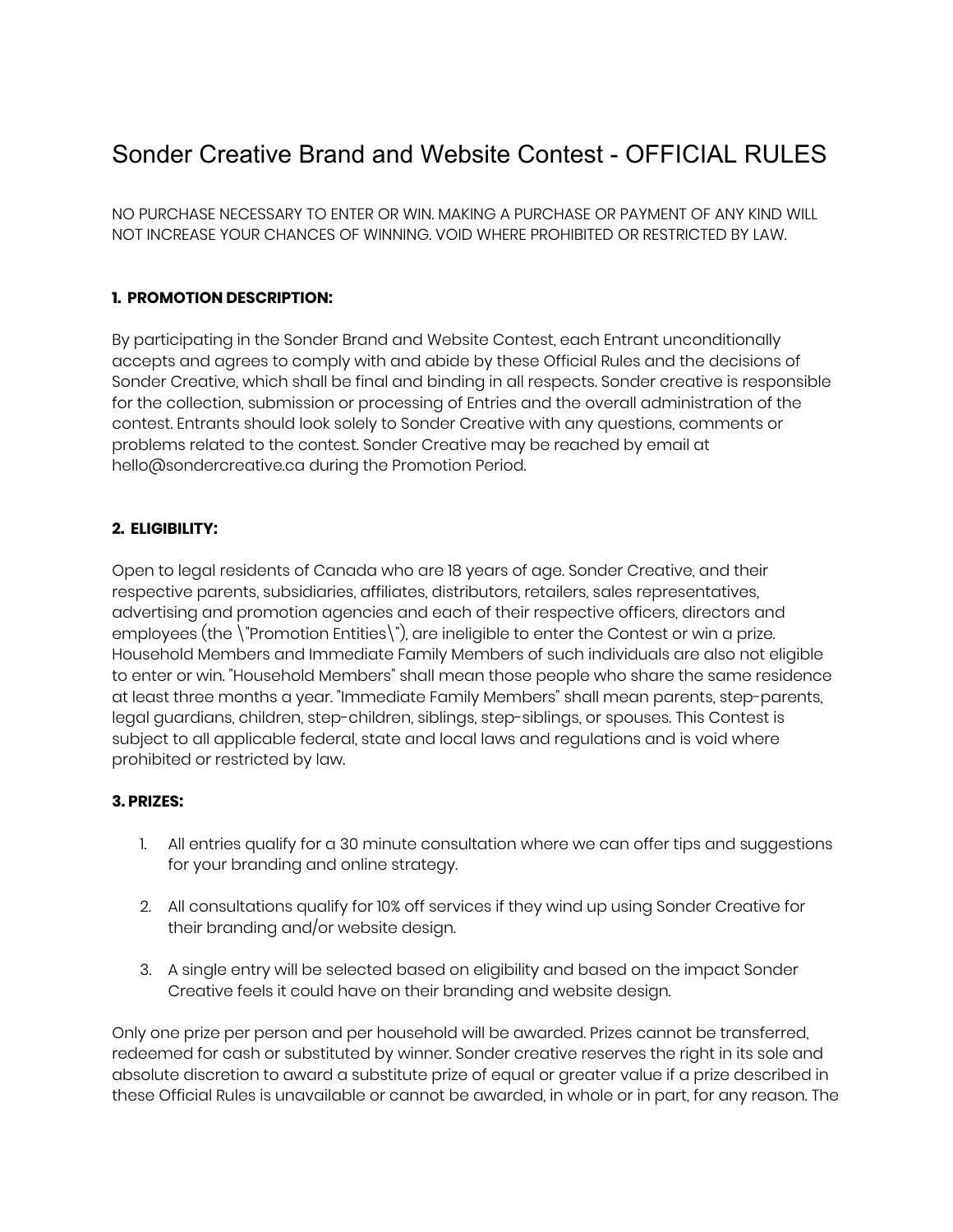ARV of the prize represents Sonder creative's good faith determination. That determination is final and binding and cannot be appealed. If the actual value of the prize turns out to be less than the stated ARV, the difference will not be awarded in cash. Sonder creative makes no representation or warranty concerning the appearance, safety or performance of any prize awarded. Restrictions, conditions, and limitations may apply. Sonder creative will not replace any lost or stolen deliverables that are transferred to the winner.

This Contest is open to legal residents of Canada and Prize will only be awarded small businesses or individuals with addresses within said locations. Any aspects of the project not included in the services performed by Sonder Creative will be the sole responsibility of the prize winner. Failure to comply with the Official Rules will result in forfeiture of the prize.

# **4. HOW TO ENTER:**

Enter the Contest during the Promotion Period on Instagram or Facebook by following the entry requirements in the post or in this page. The promotion period will be at the discretion of Sonder Creative and the contest will run as long as it takes to get the minimum entries or for up to 6 weeks after the date of posting.

Automated or robotic Entries submitted by individuals or organizations will be disqualified. Internet entry must be made by the Entrant. Any attempt by Entrant to obtain more than the stated number of Entries by using multiple/different email addresses, identities, registrations, logins or any other methods, including, but not limited to, commercial contest/Contest subscription notification and/or entering services, will void Entrant's Entries and that Entrant may be disqualified. Final eligibility for the award of any prize is subject to eligibility verification as set forth below. All Entries must be posted by the end of the Promotion Period in order to participate. Sonder creative's database clock will be the official timekeeper for this Contest.

### **5. WINNER SELECTION:**

The Winner(s) of the Contest will be selected by the Sonder Creative team from among all eligible Entries received throughout the Promotion Period. The selection will be made after the Promotion Period by Sonder Creative or its designated representatives, whose decisions are final. Odds of winning are not increased by amount of shares, tags or comments. Selection is made based on the quality of the entrants comment on the post and the impact Sonder can have on their business.

### **6. WINNER NOTIFICATION:**

Winner will be notified by social media to the account connected to the comment on our post. They will be notified after a selection is made. Potential Winner must accept their prize within 7 days of notification. Sonder creative is not responsible for any delay or failure to receive notification for any reason, including inactive account(s), technical difficulties associated therewith, or Winner's failure to adequately monitor any account.

Any winner notification not responded to or returned as undeliverable may result in prize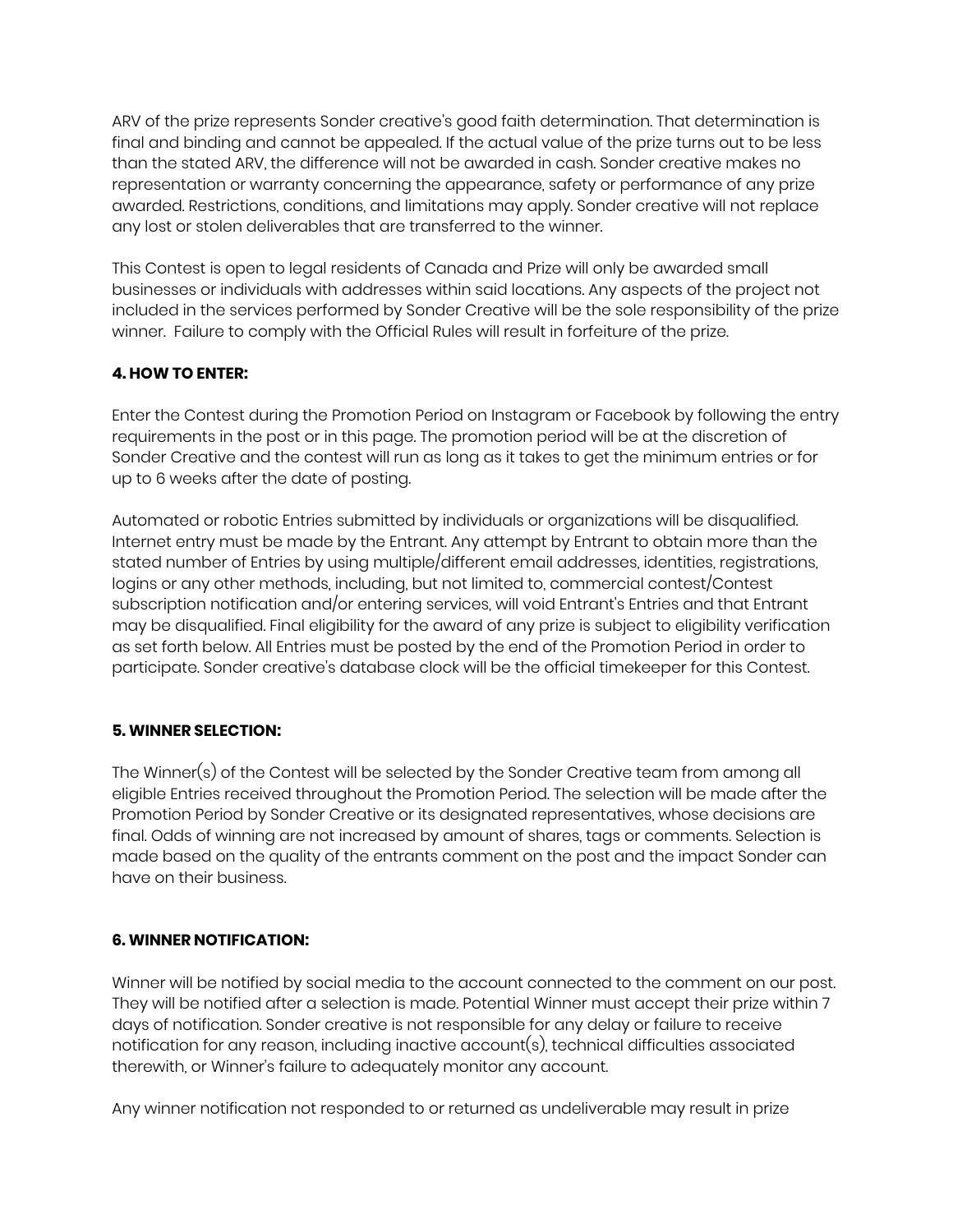forfeiture. The potential prize winner may be required to sign and return an affidavit of eligibility and release of liability, and a Publicity Release. No substitution or transfer of a prize is permitted except by Sonder creative.

## **7. PRIVACY:**

Any personal information supplied by you will be subject to the privacy policy of the Sonder creative. By entering the Contest, you grant Sonder creative permission to share your email address and any other personally identifiable information with the other Contest Entities for the purpose of administration and prize fulfillment, including use in a publicly available Winners list.

### **8. LIMITATION OF LIABILITY:**

Sonder creative assumes no responsibility or liability for  $(a)$  any incorrect or inaccurate entry information, or for any faulty or failed electronic data transmissions; (b) any unauthorized access to, or theft, destruction or alteration of entries at any point in the operation of this Contest; (c) any technical malfunction, failure, error, omission, interruption, deletion, defect, delay in operation or communications line failure, regardless of cause, with regard to any equipment, systems, networks, lines, satellites, servers, camera, computers or providers utilized in any aspect of the operation of the Contest; (d) inaccessibility or unavailability of any network or wireless service, the Internet or website or any combination thereof; (e) suspended or discontinued Internet, wireless or landline phone service; or (f) any injury or damage to participant's or to any other person's computer or mobile device which may be related to or resulting from any attempt to participate in the Contest or download of any materials in the Contest.

If, for any reason, the Contest is not capable of running as planned for reasons which may include without limitation, infection by computer virus, tampering, unauthorized intervention, fraud, technical failures, or any other causes which may corrupt or affect the administration, security, fairness, integrity or proper conduct of this Contest, the Sonder creative reserves the right at its sole discretion to cancel, terminate, modify or suspend the Contest in whole or in part. In such event, Sonder creative shall immediately suspend all drawings and prize awards, and Sonder creative reserves the right to award any remaining prizes (up to the total ARV as set forth in these Official Rules) in a manner deemed fair and equitable by Sonder creative. Sonder creative and Released Parties shall not have any further liability to any participant in connection with the Contest.

### **9. SOCIAL NETWORK DISCLAIMER**

A Facebook or Instragram account is required to enter. If you don't already have a Facebook or Instagram account, visit [www.facebook.com](http://www.facebook.com/) or [https://www.instagram.com](https://www.instagram.com/) to create one. It is free to create an account. This promotion is in no way Sponsored, endorsed or administered by, or associated with Facebook or Instagram. You understand that you are providing your information to the Sonder creative and not to Facebook or Instagram. By participating via